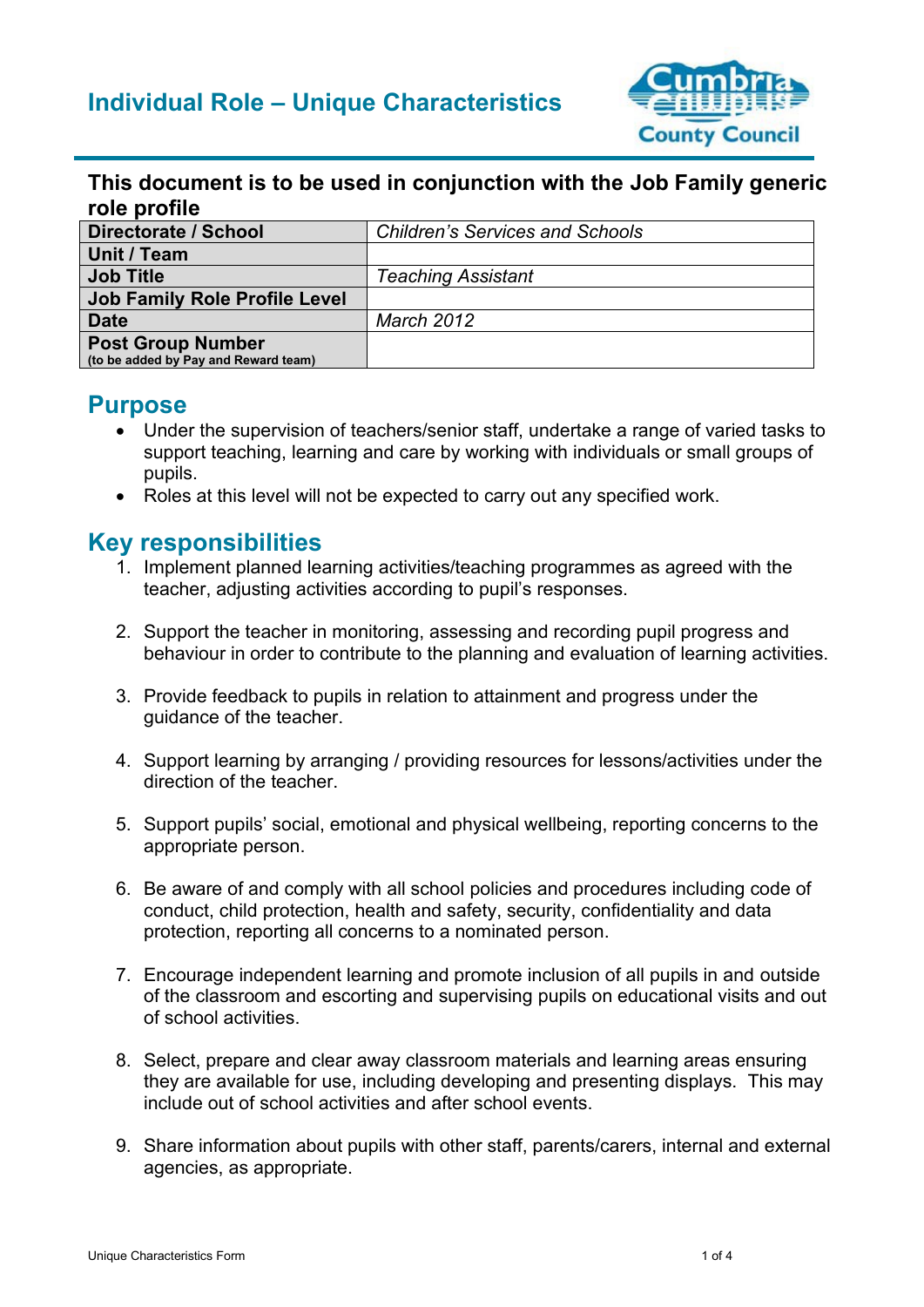10.Within the context of school behaviour plans and policies, use initiative to deal with issues that arise and encourage pupils to take responsibility for their own behaviour.

### **Staff Management Responsibilities**

• Some assisting of less experienced staff if required.

## **Resources Responsible for**

- Daily Maintenance
- Collecting small amounts of money in home school context
- Accessing some information.
- Equipment stock control

## **Job Working Circumstances**

- The Job Working Circumstances for this post group are assessed on an individual basis using the JWC guidance document for Schools and School services.
- Examples may include:
	- o work with pupils with severe and complex learning difficulties and associated disabilities including those with challenging behaviour
	- $\circ$  provide support and communication strategies as required e.g. PECs, signing, prescribed physiotherapy programmes, Team Teach, use of specialist aids and equipment.
	- $\circ$  in accordance with an agreed healthcare plan and following appropriate training as directed by the Head undertake medically invasive techniques such as feeding through gastronomy tubes, use of nebulisers, oxygen administration, administration of medication.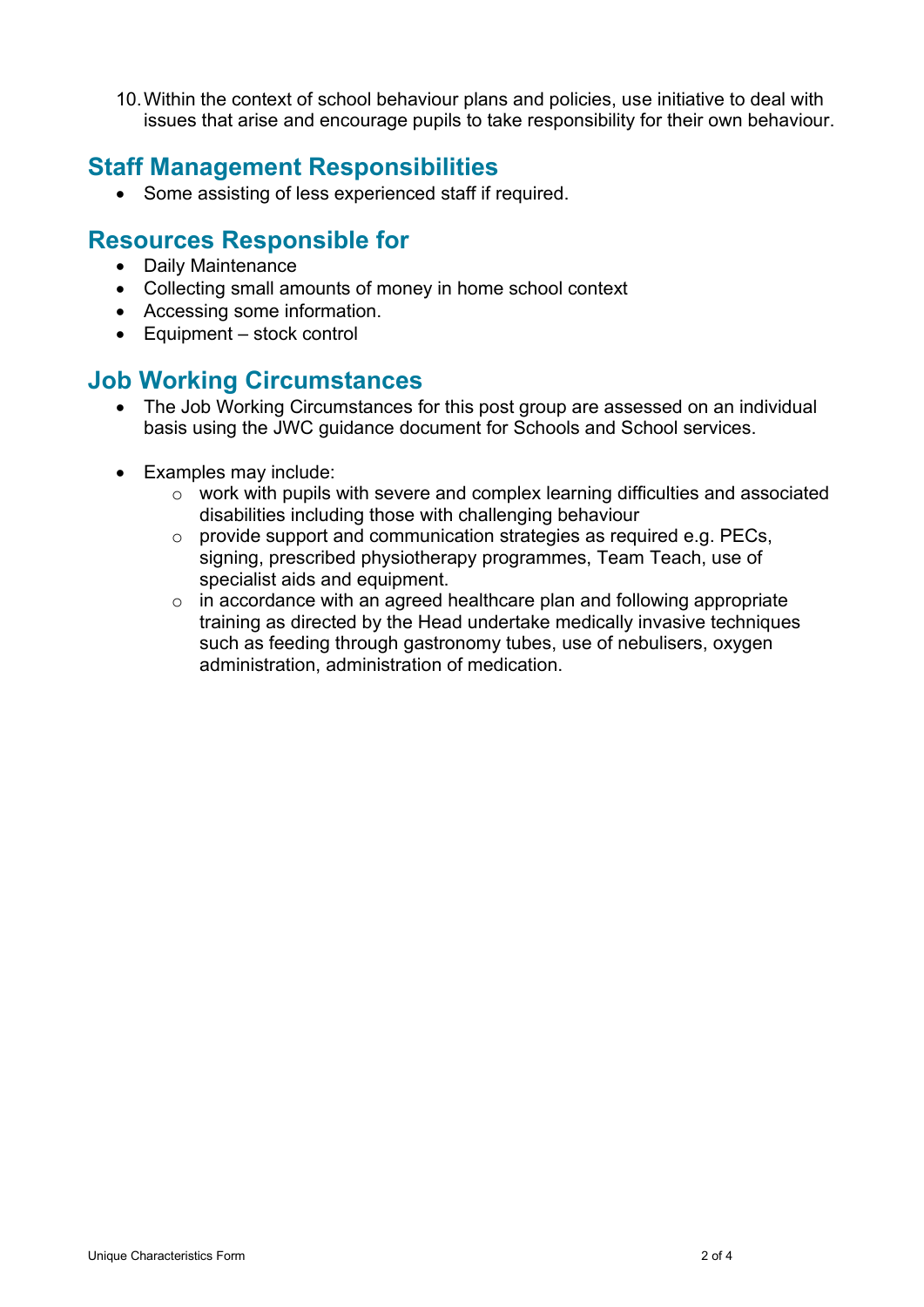# **Person Specification**

| Directorate / School                 | <b>Children's Services and Schools</b> |
|--------------------------------------|----------------------------------------|
| Unit / Team                          |                                        |
| <b>Job Title</b>                     | <b>Teaching Assistant</b>              |
| <b>Job Family Role Profile Level</b> |                                        |
| <b>Date</b>                          | <b>March 2012</b>                      |
| <b>Post Group Number</b>             |                                        |
| (to be added by Pay and Reward team) |                                        |

|                                      | <b>Essential</b>                                                                                                                                                                                                                                                                                                         | <b>Desirable</b>                                                                                                  |
|--------------------------------------|--------------------------------------------------------------------------------------------------------------------------------------------------------------------------------------------------------------------------------------------------------------------------------------------------------------------------|-------------------------------------------------------------------------------------------------------------------|
| <b>Qualifications</b>                | QCF recognised relevant Level 2                                                                                                                                                                                                                                                                                          | A relevant QCF level 3, or<br>working towards level 3.                                                            |
| Knowledge                            | Awareness of practices and<br>procedures within education<br>relating to the welfare, safety and<br>education of children.<br>General understanding of<br>national/foundation stage<br>curriculum and other basic<br>learning programmes and<br>strategies.<br>Basic understanding of child<br>development and learning. | Knowledge of other services to<br>young people.                                                                   |
| <b>Relevant</b><br><b>Experience</b> | Working with or caring for children<br>and young people                                                                                                                                                                                                                                                                  | Working with or caring for<br>children of relevant age.<br>Working in a classroom setting.                        |
| <b>Skills</b>                        | Ability to self-evaluate learning<br>needs and actively seek learning<br>opportunities<br>Ability to relate well to children and<br>adults<br>Able to work constructively as part<br>of a team, understanding<br>classroom roles and<br>responsibilities and own position<br>within these                                | Effective use of ICT to support<br>learning.<br>Use of other equipment<br>technology - video/DVD,<br>photocopier. |